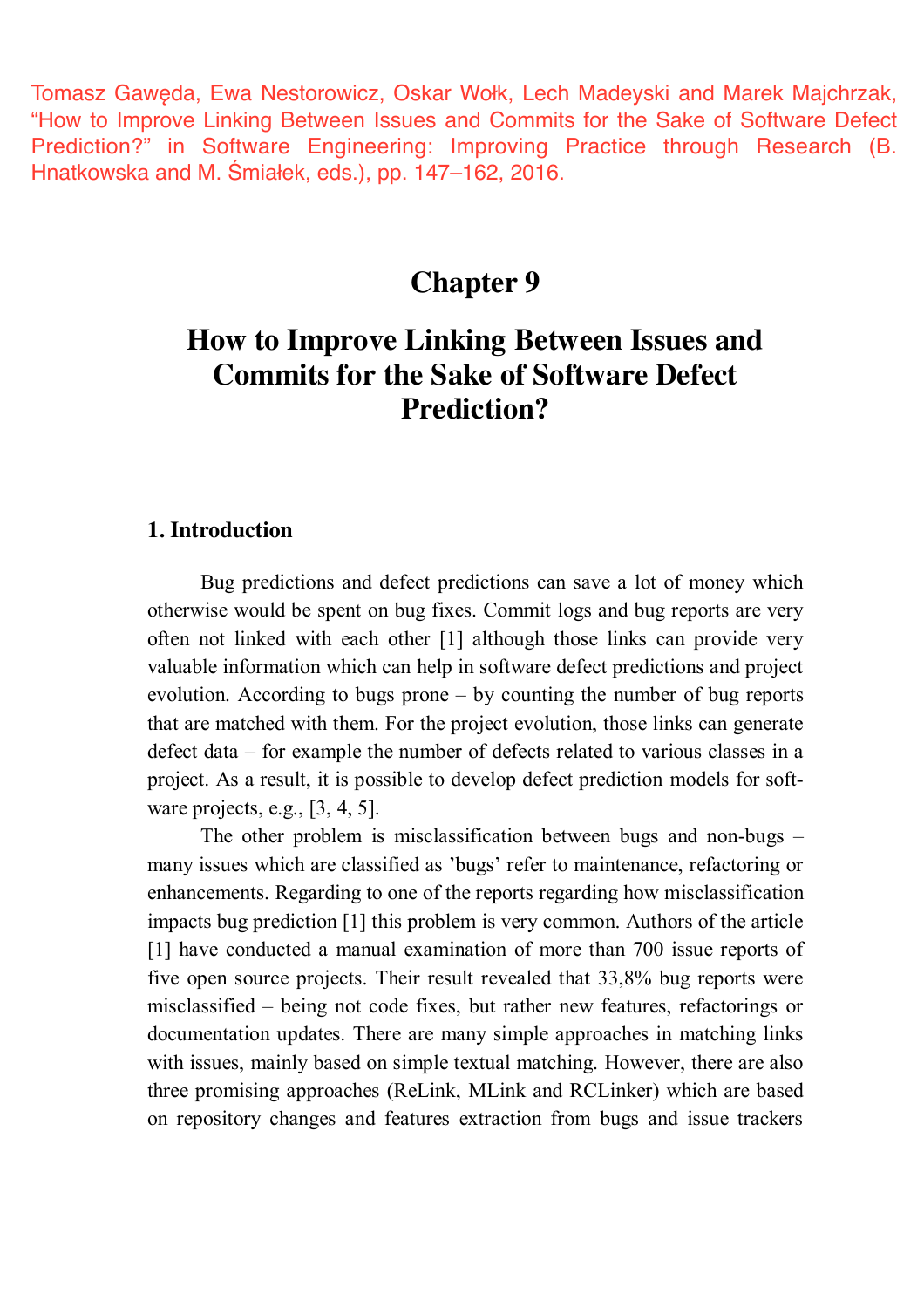metadata. One of the approaches (RCLinker) is based on the machine learning too which is described in the section below.

In Section 2 we have described those three approaches to link issues with commits. Defect Prediction in Software Systems (DePress) [6] Extensible Framework allows building workflows in graphical manner. DePress is based on the KNIME project. The main aim of the DePress Framework is the support for empirical software analysis. It allows collecting, combining and analysing data from various data sources like software repositories or software metrics.

Our work provides the following contributions:

- 1) We wanted to find a way to link effectively commit logs and bug reports. That is why we have decided to use modified by us RCLinker approach. To achieve this, we have decided to use Defect Prediction in Software Systems and implement our approach of the RCLinker algorithm as a new node in the workflow. We used machine learning too.
- 2) To validate and check our approach we have tested it on the three projects – two open source projects by Pivotal Software: Spring Data Redis, Spring OSGi and the proprietary commercial project provided by Capgemini.
- 3) The RClinker approach uses metadata and textual features. We have proposed new features based on the JIRA metadata to check if they will improve the results.

## **2. Related Work**

There are many approaches to linking issues with commit. We have reviewed literature using snowball sampling, described by Wohlin in [7]. Descriptions of the relevant articles are presented in the subsequent subsections.

## *2.1. ReLink: recovering links between bugs and changes*

ReLink [8] is the simplest algorithm on which we will base our work. Traditional approaches for linking issues with commits presuppose that developers are on three properties: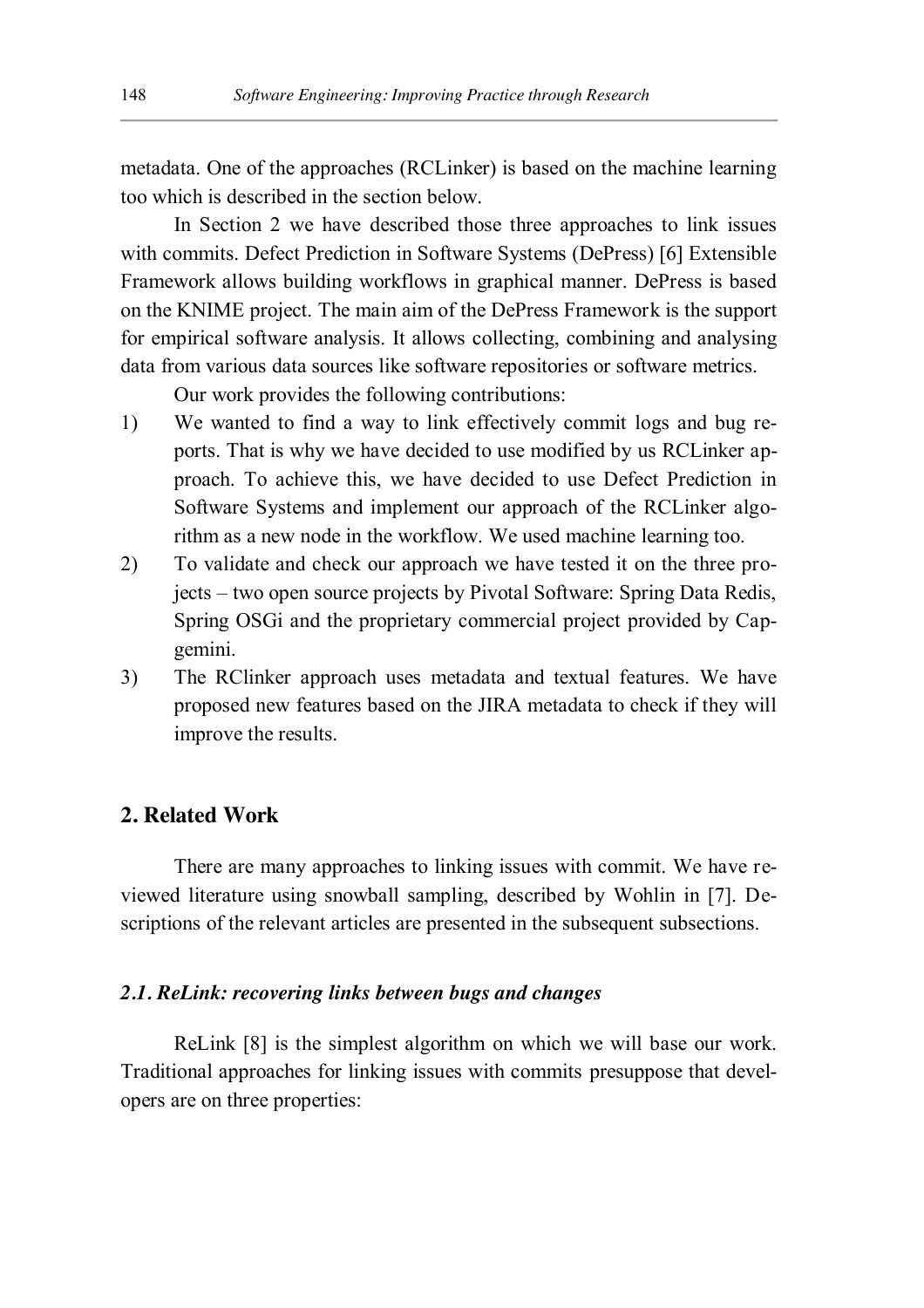- 1) Time interval it is a time difference between commit date and issue modification date. After each fix, developer must update issue in tracking system, so the time difference will be small.
- 2) Issue owner and commit author if issue owner is the same as commit author, this issue is probably connected with the commit
- 3) Text similarity commit message should be similar to the issue description if they are linked. To normalize text in issue and commit message, ReLink uses the following techniques: removing stop-words, stemming and using synonyms – for example, change "additional" to "extra".

ReLink has a "learning" phase. To learn its model we must follow these steps:

- 1) Assign a very small value to time interval.
	- (a) Assign a very small value to the text similarity threshold.
	- (b) Discover links with traditional heuristics for given time interval and similarity threshold, then count number of discovered links and then calculate F-measure using metrics like "Percent of commits that fixes bugs" (more possibilities are below).
	- (c) Increase text similarity threshold a little bit
	- (d) Repeat steps 3 to 4 until we reach a maximum value of threshold
- 2) Increase time interval a little bit.
- 3) Repeat steps 3 to 6 until we reach a maximum value of time interval.
- 4) Choose threshold for two "properties" with the highest F-measure.
- 5) Return threshold and time interval.

To start discovering new connections, we must run two algorithms to get proper criteria and then ReLink will "learn" these criteria. After that, Re-Link checks links that fulfils criteria. After checking all links, ReLink returns its list.

ReLink discovers up to 26% more links than the traditional approach [8]. It is often used with the following metrics: percent of commits that fixes bugs, percent of files with defects and average time of bug fixing.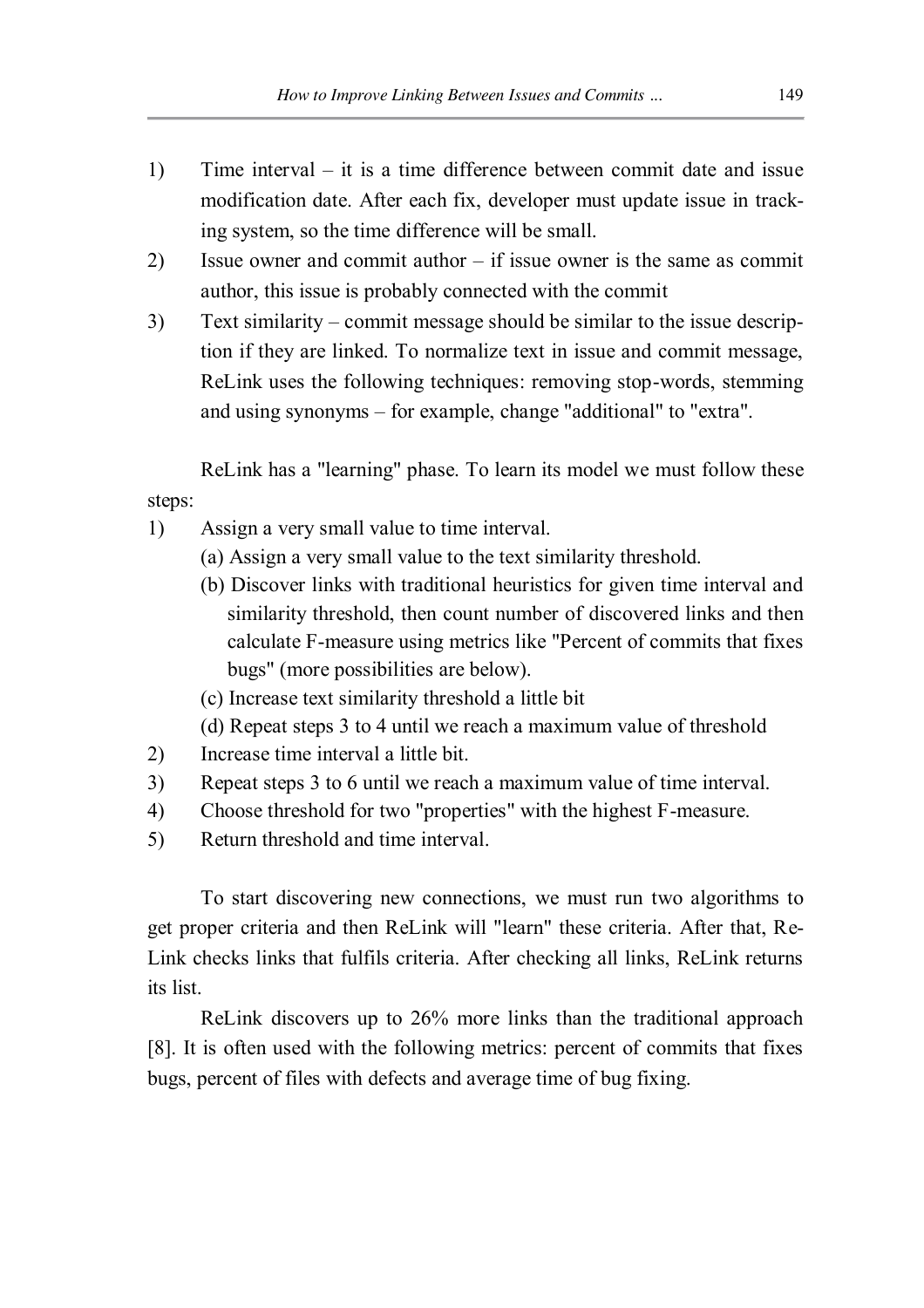## *2.2. MLink: multi-layered approach for recovering links between bug reports and Fixes*

MLink [9] is a multi-layered approach to automatically recover issue links. In comparison to ReLink, it is not only based on the terms-linking method but it checks the changes in the code repository too and tries to link them with the issues metadata.

MLink uses cascading layers – each layer has a detector with its own set of textual and code features. The layers' input is a filtered set of the candidate links which comes from the previous layer – it means that each detector can be used as a filter. It reduces the amount of the links and passes the set to the next layer. Layers which have filters with higher levels of confidence on accurate detection are applied at earlier levels.

This model consists of six detectors:

- 1) **Pattern-based detector** this is similar to ReLink approach issues metadata and commits logs messages are checked if they contain some typical patterns such as 'fix the issue ...', 'fix the bug ID...' etc.
- 2) **Filtering layer** the remaining links from the previous layer are analyzed if they violate time constraint – it means that the commit time for the fix must be between open and close time of the corresponding issue.
- 3) **Patch-based detector** it extracts the patch code recommended by the bug reporters or people who have mentioned it in the issues comments.
- 4) **Name-based detector** it detects if the entities or other components mentioned in the issue are the same as these which are in the commit log.
- 5) **Text-based detector** it is similar to the previous layer but extracts comments in the changed code to and tries to link them with the issue metadata.
- 6) **Association-based detector** it is the last layer which is used if the text used in the texts or entities names cannot be matched with the issue (the texts are not similar). It uses association strengths between the terms in the issue and the entity names.

MLink is better than ReLink because it checks and compares not only terms but changes in the code repository too. It achieves high accuracy level: F-score: 87-93%, recall: 85-90%, precision: 82-97% as outlined in [8].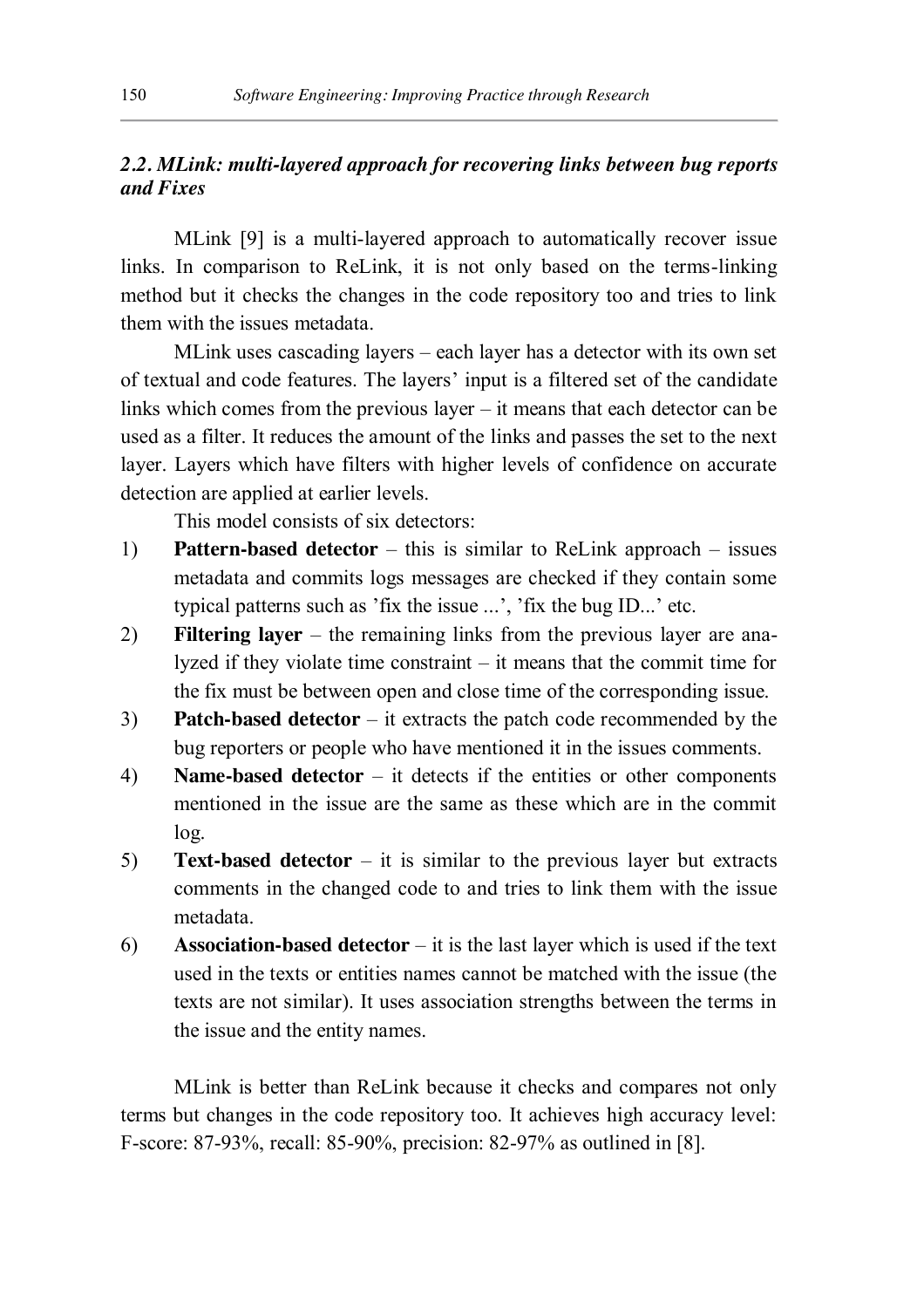## *2.3. RCLinker: Automated Linking of Issue Reports and Commits Leveraging Rich Contextual Information*

RCLinker's [2] authors discovered, that many commits are not containing relevant information in commit messages. It means that if we want to improve linking issues with commits, we must use other contextual information.

RCLinker uses ChangeScribe [10] to generate additional messages about commits. ChangeScribe adds information in following format (real example from [2]):

*This change set is mainly composed of:*

*1. Changes to package org.apache.solr.common.cloud:*

*(a) Modifications to ClusterState.java:*

*i. Remove an unused functionality to get shared*

Messages, created by ChangeScribe, are then appended to each commit message. RCLinker also uses other contextual information like commit date, issue update date, issue comments' date.

RCLinker uses machine learning – trained Random Forest. Authors defined 9 text features (which are basing mostly on cosine distance between texts) and 11 metadata features (which are basing mostly on issue, commit and comments dates). We use this features to train Random Forest.

Usage of RCLinker is divided into two phases:

- 1) Learn phase extending commit messages with ChangeScribe, extracting features  $(T1 - T9$  and  $M1 - M11$ ) and training model with i.e. Weka implementation of Random Forest.
- 2) Production phase extending commit message with ChangeScribe, extracting features  $(T1 - T9$  and  $M1 - M11$ ) and using on created model to choose proper issues for commit.

RCLinker is much better in case of very poor developers' commit messages. It has approximately 136 % better results of F-measure than MLink, however precision is lower than in MLink.

We have also checked articles that are citing [2, 8] or [9]. Most of them are not related with linking issues with commits.

*Empirical Evaluation of Bug Linking* [11] is an empirical evaluation with benchmark of ReLink algorithm. It does not propose any new tool. However this article shows that usage of ReLink is reasonable.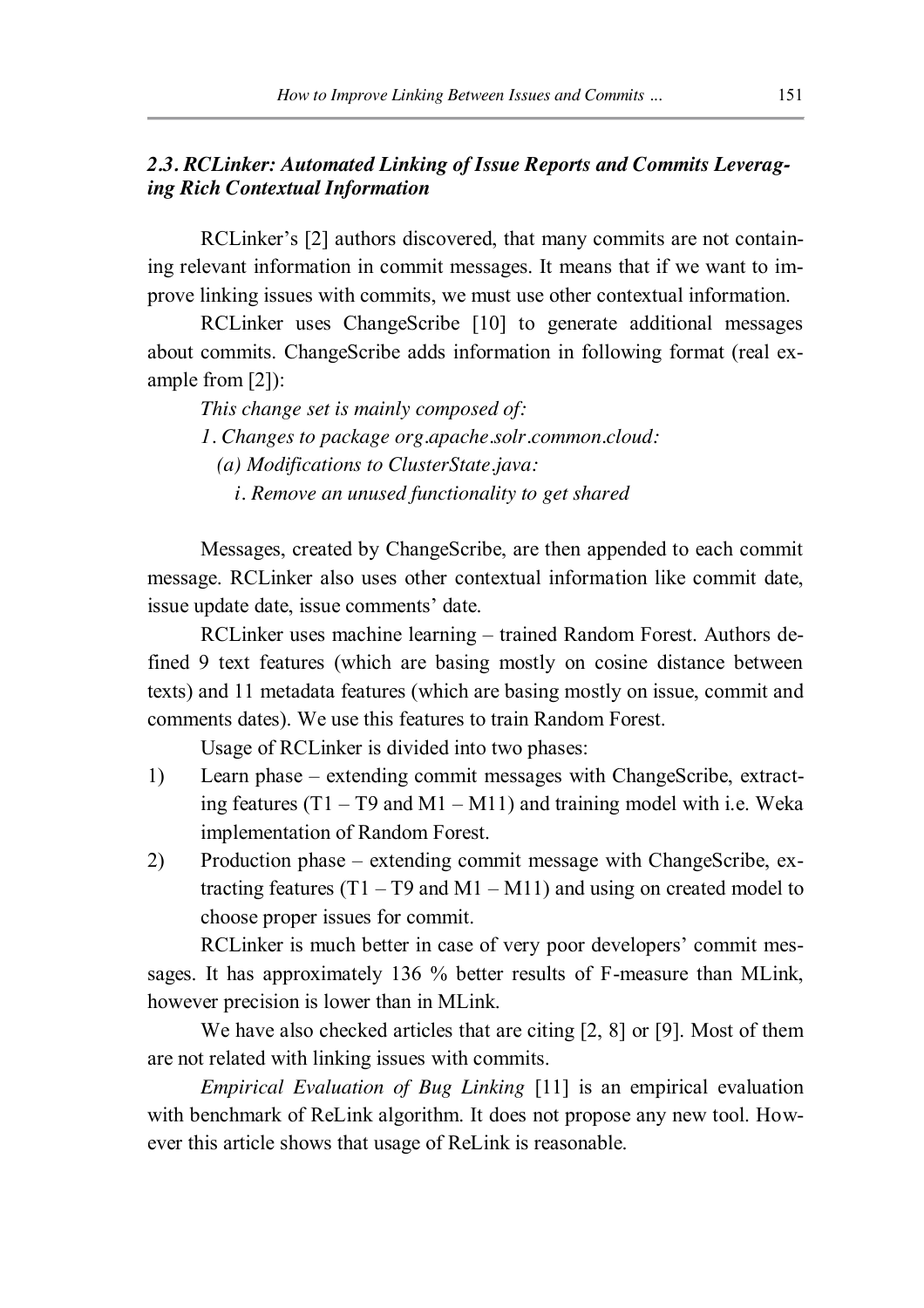In *The Missing Links: Bugs and Bug-fix Commits* [12] there is an analysis of problems with issue-commit linking. Authors used Linkster tool and expert knowledge to check 493 commits and link them to issues. Despite this work did not propose any new tool or algorithm, it is a good article to understand problems in linking issues with commits.

#### *2.4. When do changes induce fixes?*

This article [13] describes one of the simplest algorithms which we use in our approach. In this case it is described how to link bugs from the bug database with commits. This method is quite simple – every commit message is split into a stream of tokens (syntactic analysis). Each token could be one of the items: bug number (it is based on a simple regex), a plain number, a keyword such as fixed, defects etc. and a word. After that, the syntactic confidence is being counted – it is always an integer number between values 0 to 2.

This linking method is based on a semantic analysis too. There is also a score if some of the following conditions were resolved: the bug has been resolved as fixed at least once, the bug description is used in the commit message, the author of the commits has been assigned to it or one or more files affected by the commit has been attached to the bug.

In our approach we use pattern matching and semantic analysis too.

## **3. Experimental Setup**

In this section we want to describe why we have decided to use RCLinker approach. According to *MLink* article [9], MLink is better than Re-Link by 6-11% in F-score, 4-13% in recall, and 5-8% in precision. In *RCLinker* article [2] authors sustain that RCLinker has gained far much better results in F-measure by 138.66% in comparison to MLink. That is why we have decided to use RCLinker approach.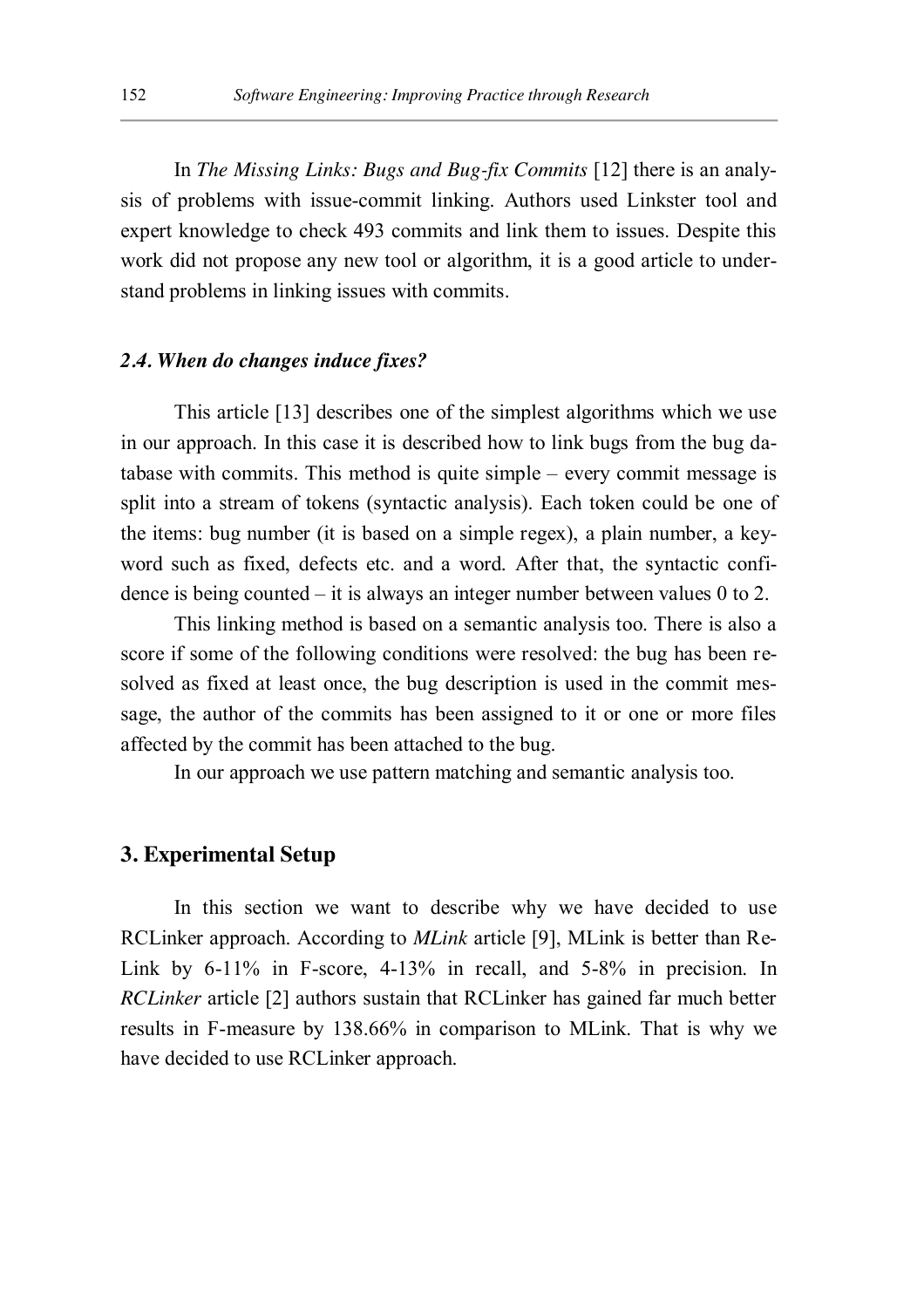#### *3.1. Research questions*

- RQ<sub>1</sub>: How effective RCLinker is in recovering missing links between issues and commits? *In this RQ we will check how effective solutions from literature are.*
- RQ2: Is it possible to pick versatile machine learning settings giving good effects for all kinds of projects? *In this RQ we will check how RCLinker's results can be changed when we adjust classifiers' settings. We will try to check if it is possible to gain better results than original authors.*
- RQ3: Will RCLinker will be effective on projects with various difficulty levels? *We will run defect prediction on datasets that vary on number of issues that could be matched with commit logs.*
- x RQ4: How to improve RCLinker algorithm? *We will add new metrics based on Jira metadata and evaluate on various machine learning classifiers.*

#### *3.2. Datasets*

The research will be performed using two open source projects by Pivotal Software: Spring Data Redis, Spring OSGi and the proprietary commercial project provided by Capgemini.

To check commits and issue linking we have looked through Git history of selected projects to find out if they contain Jira ticket numbers.

Outlined projects were chosen by discovering Spring's projects catalogue. We chose projects which were created recently. The projects were compared with each other minding commits coverage with Jira tags and overall commits number. This dataset will be split into two parts. First one will be used as training set, second one will have its Jira tags removed and used for validation of output.

Spring OSGi will be used as dataset with higher complexity. This data set is bigger and not fully tagged with Jira issues. Specific thing for Spring OSGi commit history is tagging multiple commits with the same Jira issue number. It is two times bigger than Spring Data Redis – consists of over two thousands commits, while Spring Data Redis of around one thousand.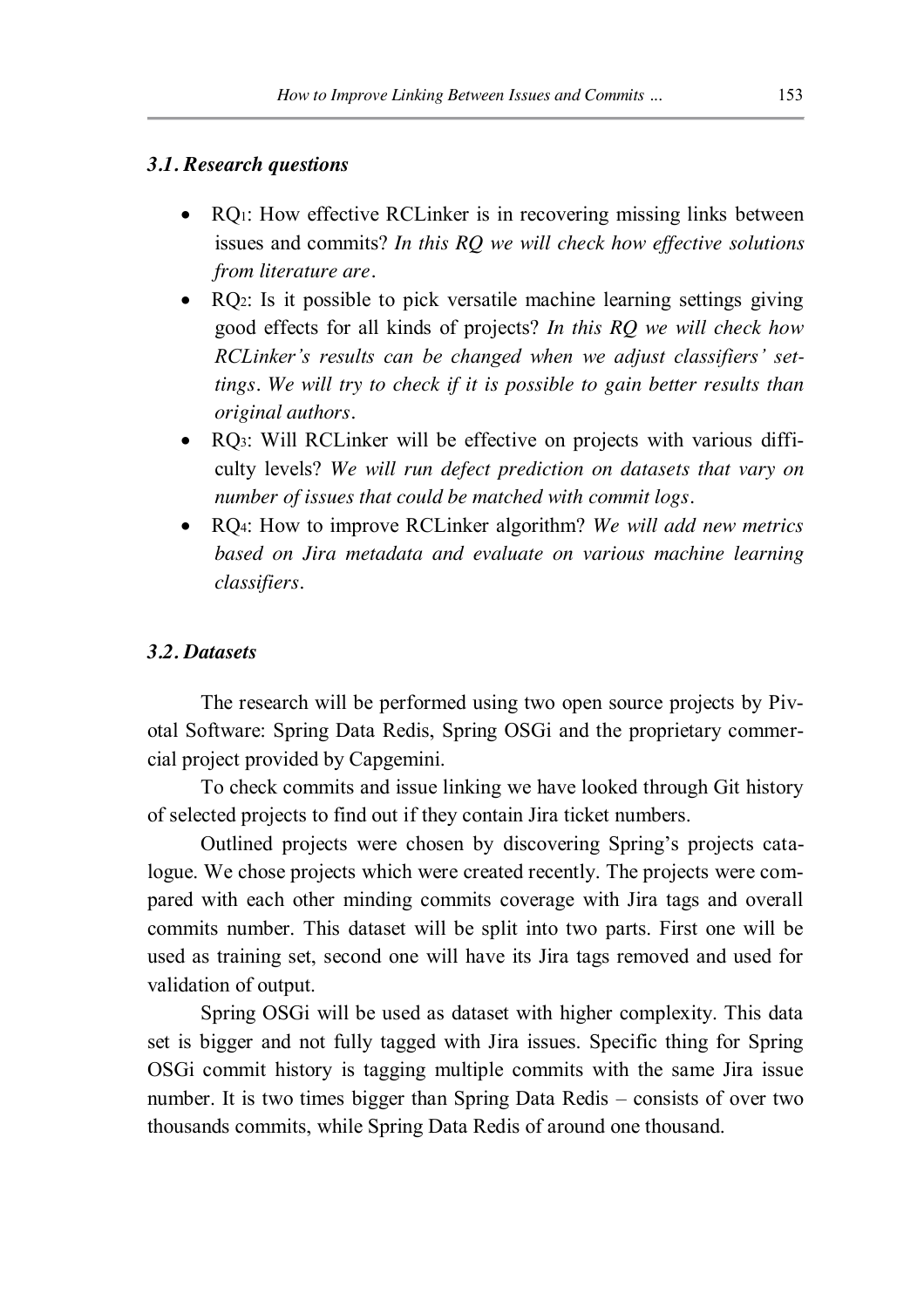Commercial project provided by Capgemini will be used in final development of the algorithm. The data set used for the research comes from a system produced for one of the biggest automotive companies in Europe and it covers all aspects of car purchasing. The project is developed using agile methodologies. Support and bug fixing is hierarchically organised using Kanban technique as described in [14].

#### *3.3. Knime workflow description*

Our main goal is to implement a new DePress plugin. To supply datasets for the plugin (issues from JIRA and commit logs from GitHub) we needed to prepare workspace and provide links to JIRA and GitHub repository. More detailed information about reproduction (i.e. detailed steps of installation) can be found in Appendix A.

#### *3.4. Metrics – model input*

We will use two categories of metrics: based on commit message and based on commit metadata. Metrics are similar to those used in *RCLinker* article [2]. We have used them as a model input – independent predictors. As dependent variable we predict if the given pair commit-issue is a true link or not. For a list of notations, used in metrics table, please see Table 1. We will use metrics described in Table 2.

Metrics J1a, J1b, J1c, J1d, J2a, J2b, J3a, J3b, J3c are metrics designed by us, which are based on JIRA changes and metadata.

Model input consists of two additional indicators: *realLink* – valued as 1 if given pair of commit-issue exists in golden set, otherwise 0, and *undersampled RealLink*, which is output of undersampling process described in *RCLinker* article [2]. Golden set is extracted from version control system repository by traversing all the existing commit descriptions and matching issue tracking IDs in them. If such ID is found in description of commit, it is considered as a part of golden set.

During first phase of experiment, we have learned model using Random Forest. Next, we have tried to improve results using also the following classifiers from Weka library: MultilayerPerceptron, BayesNet, NaiveBayes, SGD,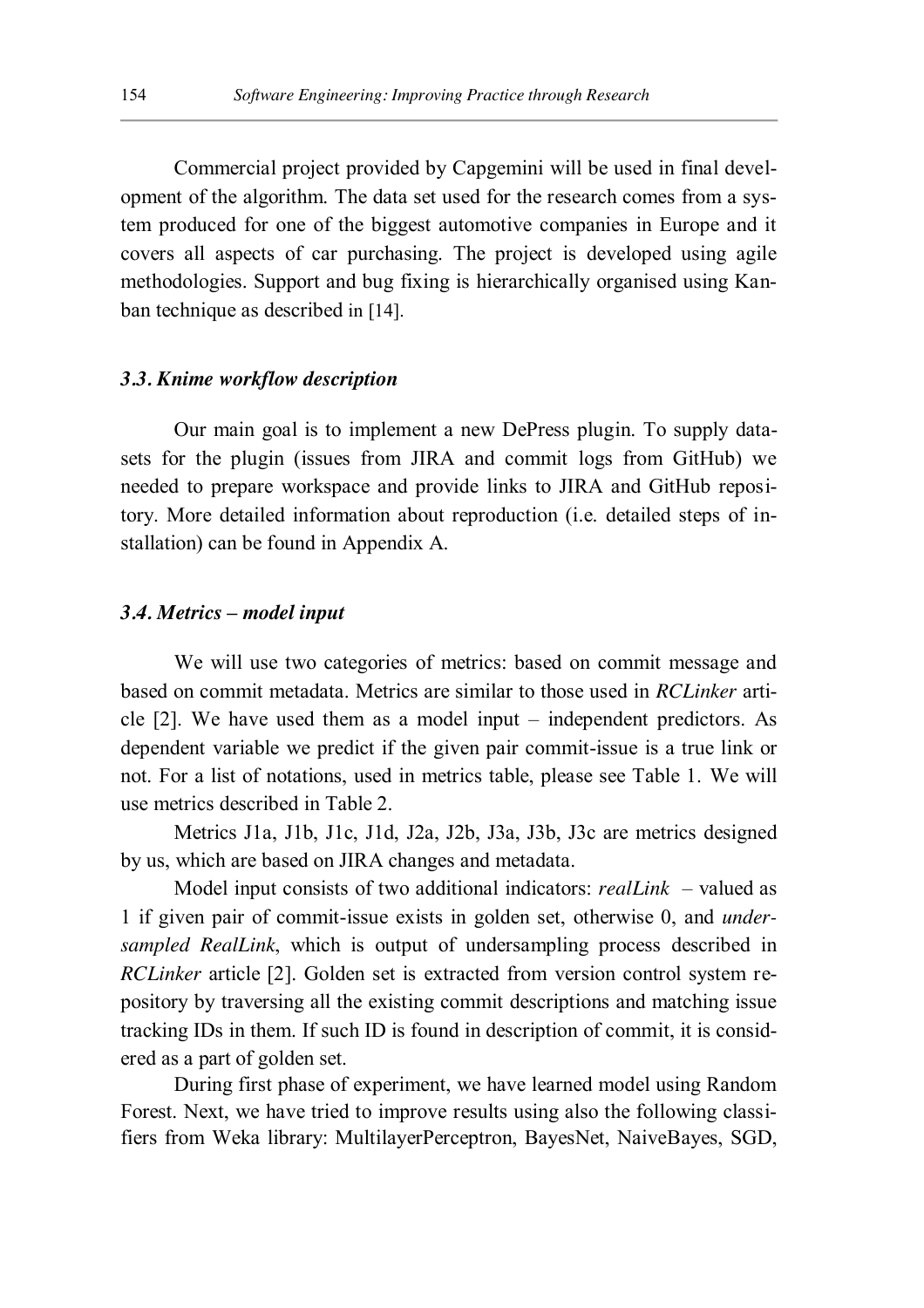AdaBoostM1, RealAdaBoost and changing default parameters' values to get better results. Unfortunately it did not improve the results, so we have decided to use Random Forest classifier.

| Msg          | Human-written commit message                    |
|--------------|-------------------------------------------------|
| Csmsg        | Commit message generated by ChangeScribe        |
| cmtDate      | Commit date                                     |
| summary      | Summary of an issue                             |
| Desc         | Description of an issue                         |
| Prio         | Priority of an issue                            |
| noCom        | Number of comments in issue.                    |
| $com_i$      | Comment $(1 \le \text{com} i \le \text{noCom})$ |
| words(D)     | Number of distinct words in document D          |
| $^{+}$       | text concatenation                              |
| reportedDate | Report date of an issue                         |
| updatedDate  | Last update date of an issue                    |
| date (commi) | Date of i <sup>th</sup> comment in issue        |

**Table 1.** List of notations used in metrics description

## *3.5. Prediction model and measures*

During experiment we have used a model to predict if the given issue should be linked with the given commit. For each pair (issue, commit) we have analysed if there is a link between them or not.

As an output of program returns a list of linked issues with commits – pairs *(issue, commit)*. We have evaluated the result in the matter of measures such as precision, recall and F-measure.

## **4. Results**

In this section are presented results which we have achieved by using RCLinker approach without the ChangeScribe tool. In the first two tables can be found results for open source projects, in the last one – for the commercial Capgemini project.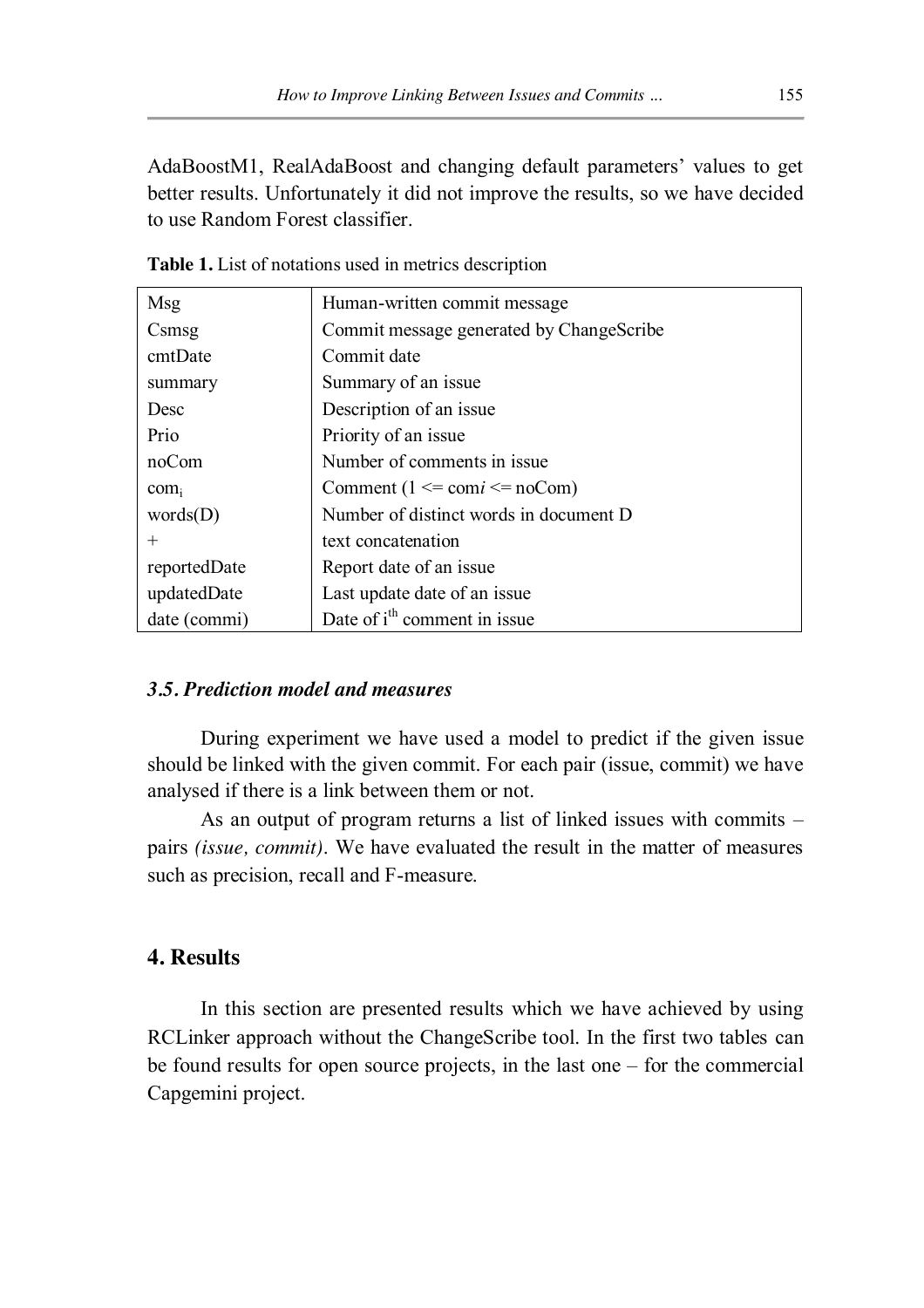| Table 2. Used textual and metadata metrics |
|--------------------------------------------|
|                                            |

|                | Text features                                                                                 |  |  |  |
|----------------|-----------------------------------------------------------------------------------------------|--|--|--|
| $\rm T_1$      | $cos(summary + desc + COMi, msg + csmsg)$                                                     |  |  |  |
| $T_{2}$        | $average(cos(I_a, C_b)), I_a \in \{summary, desc, COM_i\}, C_b \in \{msg, csmsg\}$            |  |  |  |
| $T_3$          | $max(cos(I_a, C_b)), I_a \in \{summary, desc, COM_i\}, C_b \in \{msg, csmsg\}$                |  |  |  |
| T <sub>4</sub> | $T_2/T_3$                                                                                     |  |  |  |
| $T_5$          | $T_2/T_1$                                                                                     |  |  |  |
| $\mathrm{T}_6$ | $words(summary + desc + \sum COM_i) \cap words(msg + csmsg)$                                  |  |  |  |
| $T_7$          | $ words(summary+desc+\sum COM_i)\cap words(msg+csmsg) $                                       |  |  |  |
|                | $ words(summary+desc+\sum COM_i) \cup words(msg+csmsg) $                                      |  |  |  |
| $\rm T_{8}$    | $[words(summary+desc+\sum COM_i)\cap words(msg+csmsg)]$                                       |  |  |  |
|                | $ words(summary+desc+\sum COM_i) $<br>$ words(summary+desc+\sum COM_i)\cap words(msg+csmsg) $ |  |  |  |
| $T_9$          | $words(msg+esmsg)$                                                                            |  |  |  |
|                | Metadata features                                                                             |  |  |  |
| $\mathrm{M}_1$ | Number of changed files in the commit                                                         |  |  |  |
|                | that are mentioned in the issue text                                                          |  |  |  |
| $M_2$          | М,<br>$noCom+prio$                                                                            |  |  |  |
| $\rm M_3$      | 1 if the issue reporter is also the committer.                                                |  |  |  |
|                | Otherwise, 0                                                                                  |  |  |  |
| $\rm M_4$      | 1 if the committer posts comments in the issue.                                               |  |  |  |
|                | Otherwise 0                                                                                   |  |  |  |
| $\rm M_5$      | 1 if the commit date is between the report date and the last updated date of the issue.       |  |  |  |
|                | Otherwise, 0                                                                                  |  |  |  |
| $\rm M_6$      | cmtDate - reportedDate                                                                        |  |  |  |
| $M_7$          | updatedDate - cmtDate                                                                         |  |  |  |
| $\rm M_{8}$    | $M_6/M_7$                                                                                     |  |  |  |
| $\rm M_9$      | $\min_{1noCom}  cmtDate - date(com_i) $                                                       |  |  |  |
| $M_{10}$       | $\vert cmtDate - date(COM_{noCom})\vert$                                                      |  |  |  |
| $M_{11}$       | $cmtDate - date(COM_{noCom-1})$                                                               |  |  |  |
|                | <b>JIRA</b> features                                                                          |  |  |  |
| $J_{1a}$       | 1 if issue status is RESOLVED or CLOSED.                                                      |  |  |  |
|                | Otherwise 0                                                                                   |  |  |  |
| $J_{1b}$       | 1 if issue status is IN PROGRESS.                                                             |  |  |  |
|                | Otherwise 0                                                                                   |  |  |  |
| $J_{1c}$       | 1 if issue status is REOPENED.                                                                |  |  |  |
|                | Otherwise 0                                                                                   |  |  |  |
| $J_{1d}$       | 1 if issue status is OPEN.                                                                    |  |  |  |
|                | Otherwise 0                                                                                   |  |  |  |
| $J_{2a}$       | 1 if commit and issue are similar (classes from commit and from issue description).           |  |  |  |
|                | Otherwise 0                                                                                   |  |  |  |
| ${\rm J}_{2b}$ | 1 if commit and comment are similar (classes from commit and classes from comment             |  |  |  |
|                | - for example stacktraces etc.).                                                              |  |  |  |
|                | Otherwise 0                                                                                   |  |  |  |
| $J_{3a}$       | 1 if assignee from the issue is the same as the commiter.                                     |  |  |  |
|                | Otherwise 0                                                                                   |  |  |  |
| ${\rm J}_{3b}$ | 1 if issue reporter is the same as the commiter.                                              |  |  |  |
|                | Otherwise 0                                                                                   |  |  |  |
| $J_{3c}$       | 1 if author of the issue comment is the same as the commiter.                                 |  |  |  |
|                | Otherwise 0                                                                                   |  |  |  |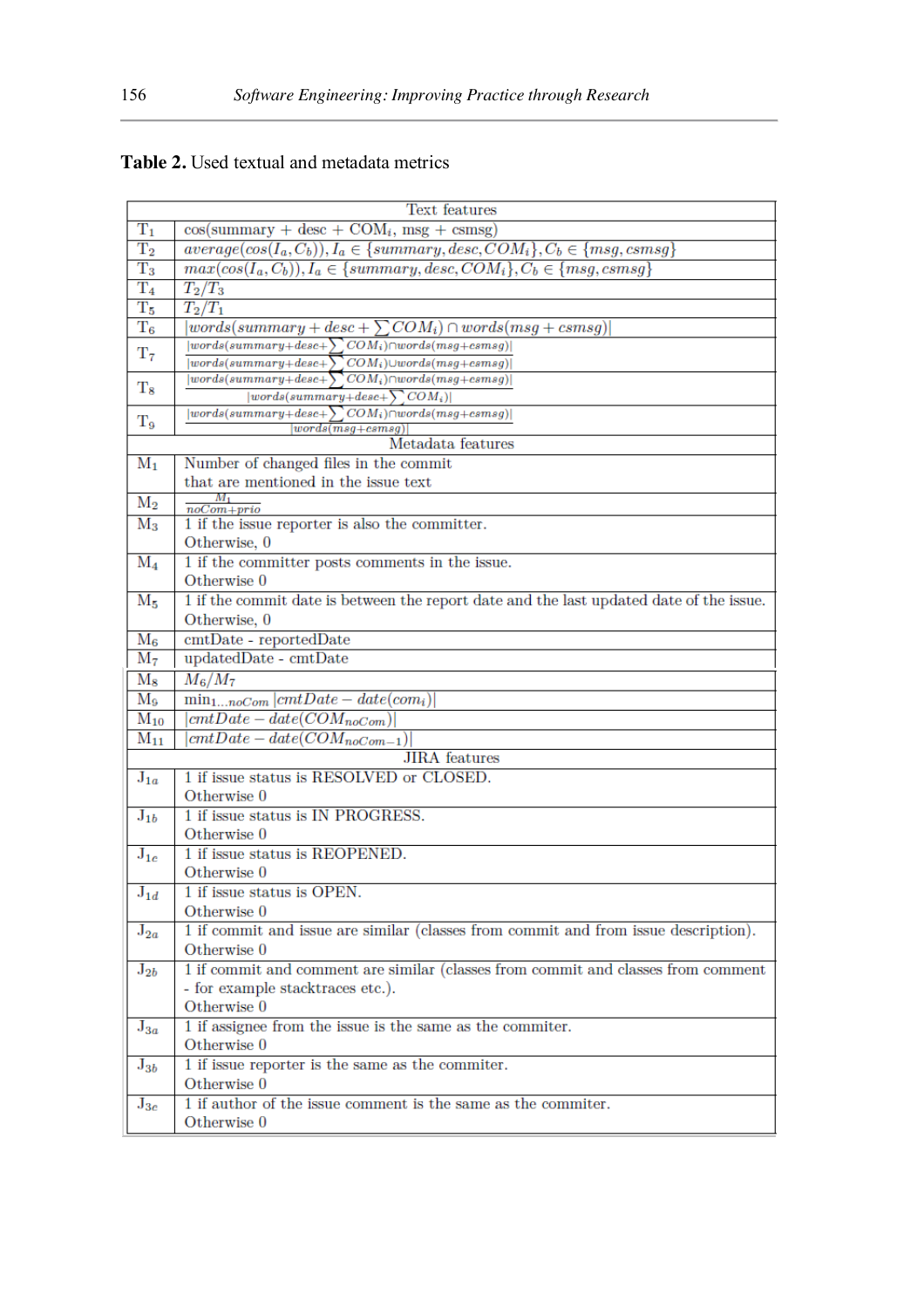#### *4.1. Spring Data Redis*

Results for Spring Data Redis project are presented in Table 3.

**Table 3.** Spring Data Redis evaluation results

| <b>Description</b>                  | <b>Recall</b> | <b>Precision</b> | <b>F-measure</b> |
|-------------------------------------|---------------|------------------|------------------|
| no cross validation,                | 0.63          | 0.17             | 0.27             |
| 2 nearest neighbours                |               |                  |                  |
| 10 iterational cross validation, 10 | 0.52          | 0.10             | 0.16             |
| nearest neighbours                  |               |                  |                  |
| 10 iterational cross validation,    | 0.48          | 0.38             | 0.42             |
| 2 nearest neighbours                |               |                  |                  |
| 15 iterational cross validation,    | 0.46          | 0.37             | 0.40             |
| 2 nearest neighbours                |               |                  |                  |
| 10 iterational cross validation,    | 0.41          | 0.54             | 0.47             |
| 1 nearest neighbour                 |               |                  |                  |
| 10 iterational cross validation,    | 0.38          | 0.79             | 0.51             |
| 0 nearest neighbours                |               |                  |                  |

The best achieved results processing Spring Data Redis project were recall: 0.38, precision 0.79 giving F-measure at point of 0.51.

During evaluation it turned out that producing nearest neighbours actually does not impact results in the positive way. It makes recall slightly rise, but with cost of huge precision drop.

Using cross validation instead of random splitting data set into two fixed-size subsets improved the result. When no cross validation was used, with two nearest neighbours generated, there were F-measure equal to 0.27. With the same nearest neighbour setting and cross validation used, the Fmeasure raised to level of 0.42.

Increasing number of cross validation iterations did not bring significant improvement comparing to extended computation time needed to process data. Adding 5 iterations enhanced F-measure by 0.02.

## *4.2. Spring OSGi*

Results for Spring OSGi project are presented in Table 4.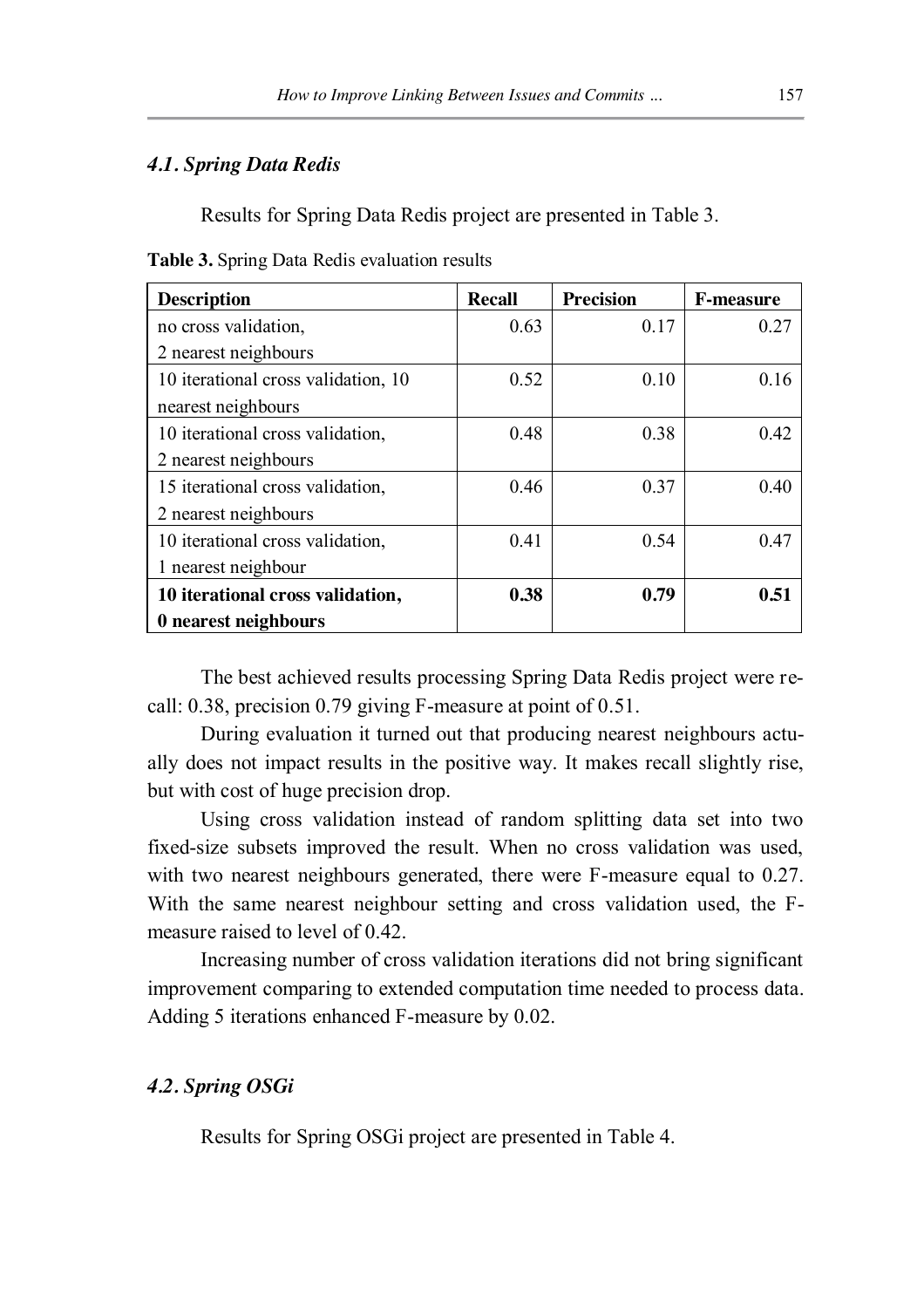| <b>Description</b>                       | Recall | <b>Precision</b> | <b>F-measure</b> |
|------------------------------------------|--------|------------------|------------------|
| 10 iterational cross validation, 1 near- | 0.19   | 0.22             | 0.20             |
| est neighbour                            |        |                  |                  |
| 10 iterational cross validation, 0 near- | 0.17   | 0.58             | () 76            |
| est neighbours                           |        |                  |                  |
| 15 iterational cross validation, 0       | 0.19   | 0.60             | 0.29             |
| nearest neighbours                       |        |                  |                  |

**Table 4.** Spring OSGi evaluation results

In comparison to Spring Data Redis, Spring OSGi has far more less correct commits descriptions. While Spring Data Redis has almost all of them well described, Spring OSGi has more or less 50%. That is why, the results are much worse. Slightly better result we got by increasing the number of iterations.

## *4.3. Capgemini project*

Results for the commercial Capgemini project are presented in Table 5.

| <b>Description</b>                       | Recall | <b>Precision</b> | <b>F-measure</b> |
|------------------------------------------|--------|------------------|------------------|
| 10 iterational cross validation, 2 near- | 0.58   | 0.41             | 0.48             |
| est neighbours                           |        |                  |                  |
| 10 iterational cross validation, 1 near- | 0.54   | 0.56             | 0.55             |
| est neighbour                            |        |                  |                  |
| 15 iterational cross validation, 0 near- | 0.49   | 0.86             | 0.62             |
| est neighbours                           |        |                  |                  |
| 10 iterational cross validation, 0       | 0.49   | 0.88             | 0.63             |
| nearest neighbours                       |        |                  |                  |

**Table 5.** Capgemini project evaluation results

Proprietary commercial project provided by Capgemini has quite good results. First of all the dataset with commits and issues was not too big – this was a period of 6 months. The other thing why results are good is caused by good described commits' messages – about 95% has good commit description.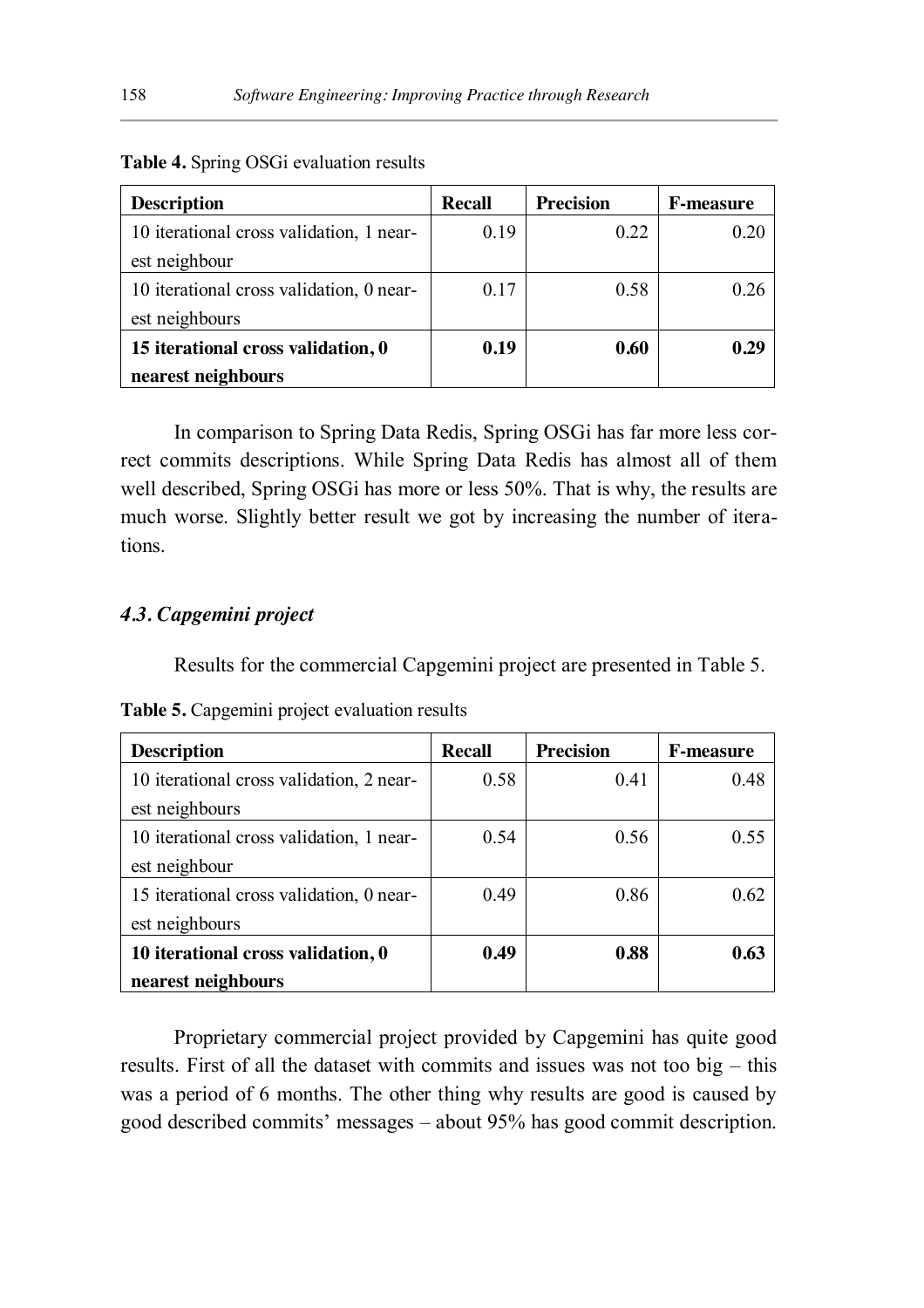In comparison to Spring Data Redis – the best results were achieved when nearest neighbours equalled 0. The recall and F-measure raised significantly: recall from  $0.56$  to  $0.88$  and F-measure from  $0.55$  to  $0.63$ .

## **5. Discussion**

In this section, we have described why we have not used ChangeScribe in our implementation of the RCLinker algorithm. ChangeScribe caused many performance and implementation problems which are described below.

### *5.1. General discussion*

As we can see in the results, RCLinker algorithm performs the best in Capgemini proprietary project. Also results for the Spring Data Redis are still quite good, however they are much worse than in the original RCLinker [2] approach.

#### *5.2. Problems*

During implementation of RCLinker algorithm we have encountered many performance and implementation problems.

First problem was with executing ChangeScribe in non-eclipse environment. ChangeScribe was not describing properly all changes. We wrote to ChangeScribe's authors and created an issue on the GitHub repository. They helped us and gave access to special, modified version of ChangeDistiller.

Second problem was memory complexity of ChangeDistiller. We have tried to run application with various heap sizes, however even 15 GB of RAM was not enough.

#### *5.3. Validity threats*

Golden set is extracted from version control system repository by pattern matching potential issue IDs in commits' description. This is a threat to validity since there may be some mistakenly tagged descriptions and the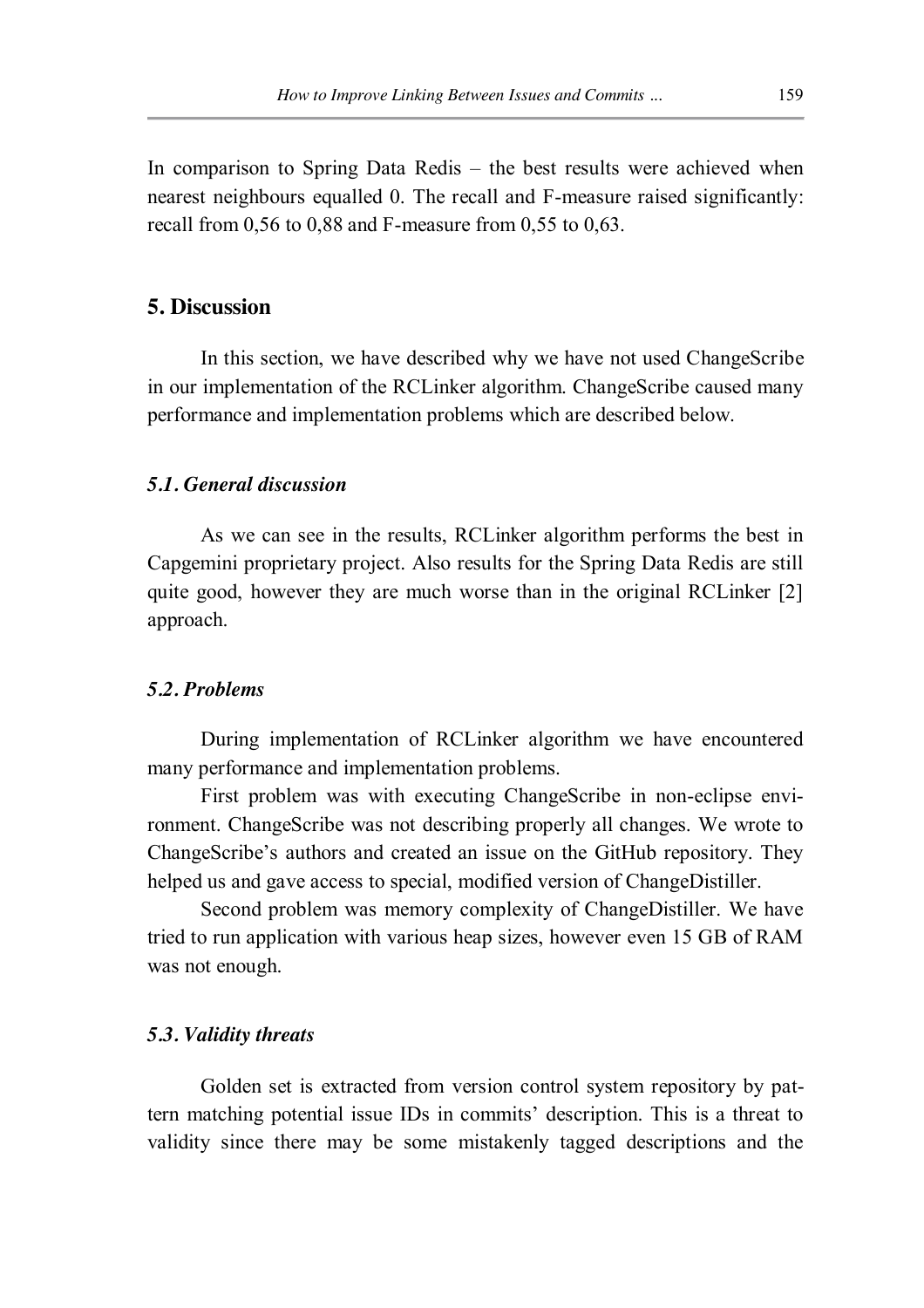golden set acquired this way may not be full. There is no other fully credible way of achieving such a golden set in projects evaluated by us. Manual creation of golden set would be extremely time consuming and would not plausibility of it would be arguable as well.

## **6. Conclusions**

Connections between issues and commits are very valuable in defect prediction. Unfortunately commit logs are often missing clear disclosure of these links.

Our implementation of RCLinker was able to achieve results with Fmeasure equal to 0.62 on the commercial project. This is promising result, but is not enough for enterprise use of this tool. The result indicates need for further development of the algorithm itself.

Due to problems with ChangeScribe results are inconclusive. Comparing to the RCLinker paper our implementation achieves significantly worse results. There is a possibility, that using ChangeScribe, the results would be comparable to original RCLinker's evaluation.

We wanted to check which features are significant and important for the results. T1, T2 and T3 were good indicators when it comes to textual relevance between commits and issues. Features T4 and T5 are normalized forms of T1- T3 respectively and that is why we supposed that they may be not very essential — we have checked this assumption using different classifiers described below. Features T6-T7 were used to compute the number of common words between issue and commit bringing new information to the classifier so they are relevant for classifier. Because T8 and T9 are the ratio of T6 to the number of distinct word in issue and commit we consider them as not useful. Metadata features M9, M10, M11 were based on the comments and dates between them and did not provide valuable information for machine learning algorithms. After evaluation we consider JIRA features J1a, J1b, J1c, J1d, J2a, J2b, J3a, J3b, J3c as not relevant, as they were not improving result of machine learning.

Concluding the revision we decided to leave significant metrics T1, T2, T3, T6, T7, M1-M8 and not use features: T4, T5, T8, T9, M9, M10, M11, J1a,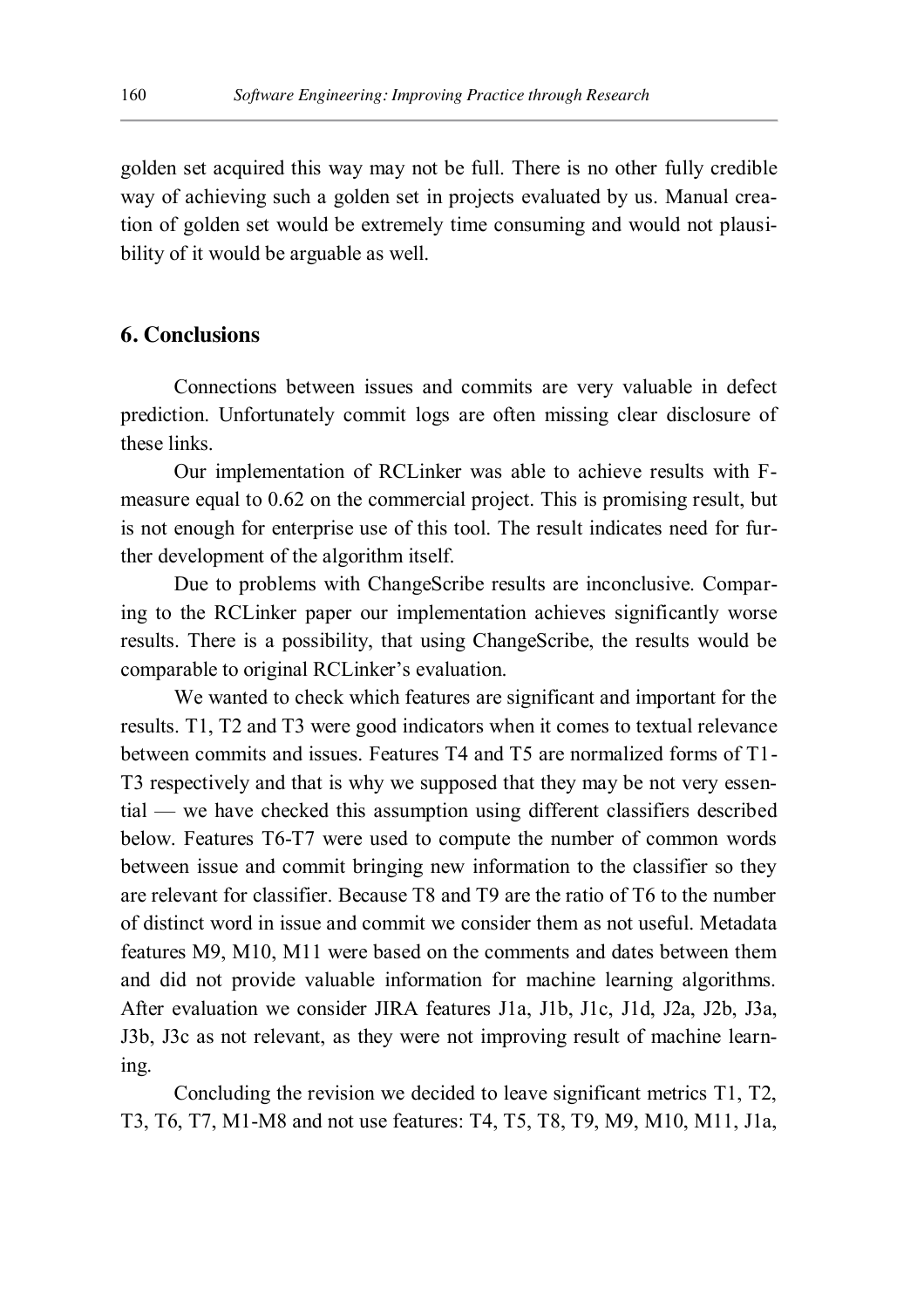J1b, J1c, J1d, J2a, J2b, J3a, J3b, J3c. We have tested it on the Spring Data Redis dataset. The results were comparable: Recall: 0,36, Precision: 0,79, Fmeasure: 0,49. With the previous features set we got: Recall: 0,38, Precision: 0,79 and F-measure: 0,51.

We have also tested our implementation using the following classifiers from Weka library: MultilayerPerceptron, BayesNet, NaiveBayes, SGD, AdaBoostM1, RealAdaBoost and Random Forest. However, Random Forest, used in original paper [2], gave us the best results. We have checked how various parameters will change the results. For Random Forest, the best parameter set is: Max Depth: unlimited, number of trees: 10.

## **7. Future works**

We were not able to gain such a good results as described in the article about RCLinker [2]. We suppose that a tool which will be similar to ChangeScribe can improve the results. Additional features which were based on JIRA metadata did not improve the results. It is likely that a tool which generates additional messages about commits will give significant information about changes in the repository code — it will be possible to create a new set of features. The decision to create a new tool instead of using ChangeScribe is associated with the problems described in the subsection 5.2.

#### **References**

- [1] K. Herzig, S. Just, and A. Zeller. It's Not a Bug, It's a Feature: How Misclassification Impacts Bug Prediction, In: Proceedings of the 2013 International Conference on Software Engineering, ICSE '13, Piscataway, NJ, USA, pp. 392–401, IEEE Press, 2013.
- [2] T.-D. B. Le, M. Linares-Vásquez, D. Lo, and D. Poshyvanyk, RCLinker. Automated Linking of Issue Reports and Commits Leveraging Rich Contextual Information, In: Proceedings of the 2015 IEEE 23rd International Conference on Program Comprehension, ICPC '15, Piscataway, NJ, USA, pp. 36–47, IEEE Press, 2015.
- [3] Q. Song, Z. Jia, M. Shepperd, S. Ying, and J. Liu. A General Software Defect-Proneness Prediction Framework, IEEE Transactions in Software Engineering, Vol. 37, pp. 356–370, 2011.